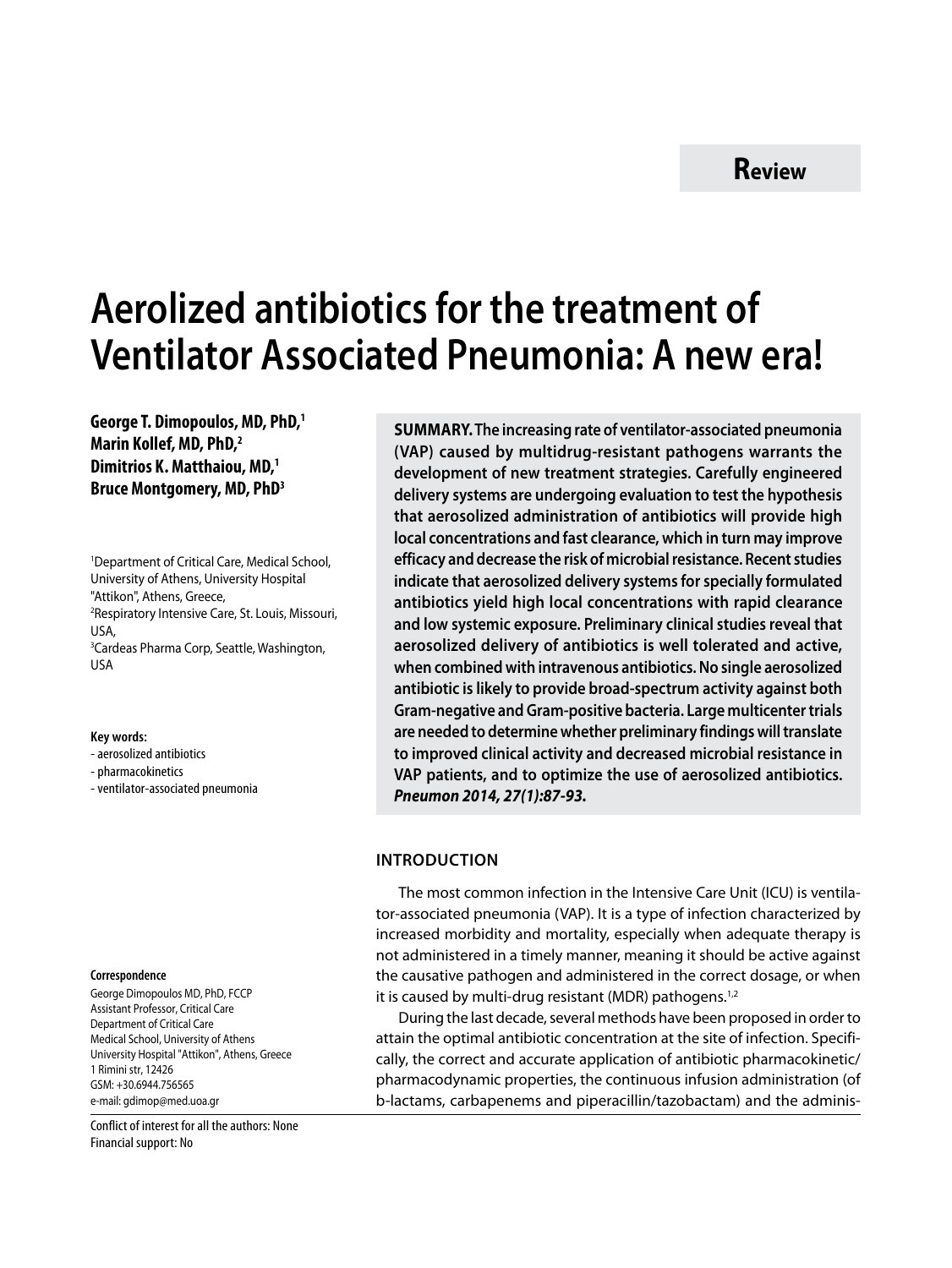tration of maximum doses to overcome resistance were particularly emphasized. Nevertheless, the outcome of patients with VAP was not improved. In case the causative agent was an MDR pathogen, the clinical failure of treatment is common due to the poor distribution of the intravenously administered antibiotic to atelectatic pulmonary regions and the failure to achieve therapeutic concentrations. The subtherapeutic concentrations may often lead to prolonged antibiotic administration, which may result to increased selective resistance pressure and the emergence of resistant strains.<sup>3,4</sup>

Treatment with inhaled antibiotics is popular in patients with cystic fibrosis, while it has been increasingly used during the last decade in mechanically ventilated patients. However, administration protocols are heterogeneous (different administration methods, use of various administration devices, dosages and durations of therapy). Thus, the results of this kind of treatment are not deemed satisfactory up to now to be proposed as routine treatment.<sup>5</sup> In this review, there will be a reference to the "philosophy" of inhaled antibiotics administration, to the methods according to which it is applied and to the studies that support it so far.

## **Inhaled antibiotics**

There is a large amount of experience regarding the administration of inhaled antibiotics in patients with cystic fibrosis and *Pseudomonas spp.* chronic infection. It seems that with this method high antibiotic concentrations may be attained at the site of infection with compromising the drug safety and the incidence of adverse events.<sup>6</sup> However, no study has proved the effectiveness of this treatment so far in ICU patients. There are several factors that may have an important role in its application including the choice of the antibiotic that will be administered as an aerosol, the administration device, the diameter of aerosol particles etc.<sup>6,7</sup>

## **Antibiotics for inhaled use**

The ideal preparation of inhaled antibiotic should have no preservatives, be non-hyperosmotic, have a practically neutral pH and contain at least 30 mEq of permeant anions (mainly chlorides) to avoid causing cough or bronchospasm (Table 1).<sup>8</sup> In case the antibiotic does not contain the aforementioned anions, such as ceftazidime in the study of patients with VAP, the patient should be sedated with propofol before the administration in order to avoid cough and bronchospasm.

Antibiotics that have been used as inhaled are:

- **1.** Colistin or Colistimethate (Colistin Methanosulfate), which is an inactive prodrug of colistin, is activated by slow hydrolysis and releases formaldehyde bisulfite. Colistin (also known as polymyxin E) consists of tightly interconnected cationic peptides that act as "detergents" on the bacterial outer membrane of Gram-negative pathogens, but may damage mammalian airways and alveoli.<sup>9,10</sup> Colistin doses differ from country to country. In the USA, available preparations contain the active substance and not the prodrug, thus administering 150 mg of antibiotic, which are equivalent to 390 mg in the European Union. Pharmacokinetic study of colistin is cumbersome, because since receiving the specimen under study the drug continues to convert to its active form, thus not permitting the measurement of drug levels in vivo.<sup>11</sup>
- **2.** Aminoglycosides, which have been used in patients with cystic fibrosis to treat chronic infections due to *Pseudomonas spp.* and other Gram-negative pathogens. Their activity (dose-dependent), when administered as inhaled antibiotics, is better compared to antibiotics acting against the bacterial wall (e.g. cephalosporins),

| <b>Technical terms</b> | <b>Definitions</b>                                                                                                                                                                              |
|------------------------|-------------------------------------------------------------------------------------------------------------------------------------------------------------------------------------------------|
| Hygroscopic increase   | Increase in the size of inhaled particles due to water absorption from the humidified environment                                                                                               |
| Permeant anions        | Anions that may readily penetrate the cellular membrane (e.g. CI)                                                                                                                               |
| Sputum competition     | Active binding of mucin with an antibiotic, which inhibits the antibiotic's biological action. It is more<br>intense with aminoglycosides                                                       |
| Air flow difference    | The air flow in the ventilator circuit, which is continuous, helps to prevent reinhalation of the exhaled<br>gases, «flushes" the tubes and minimizes the condensation of particles in the tube |

**Table 1.** Technical terms regarding the use of inhaled antibiotics

Adapted by *Marin H. Kollef et al Αerosolized antibiotics: do they add to the treatment of pneumonia? Curr Opin Infect Dis. 2013 December; 26(6): 538–544.*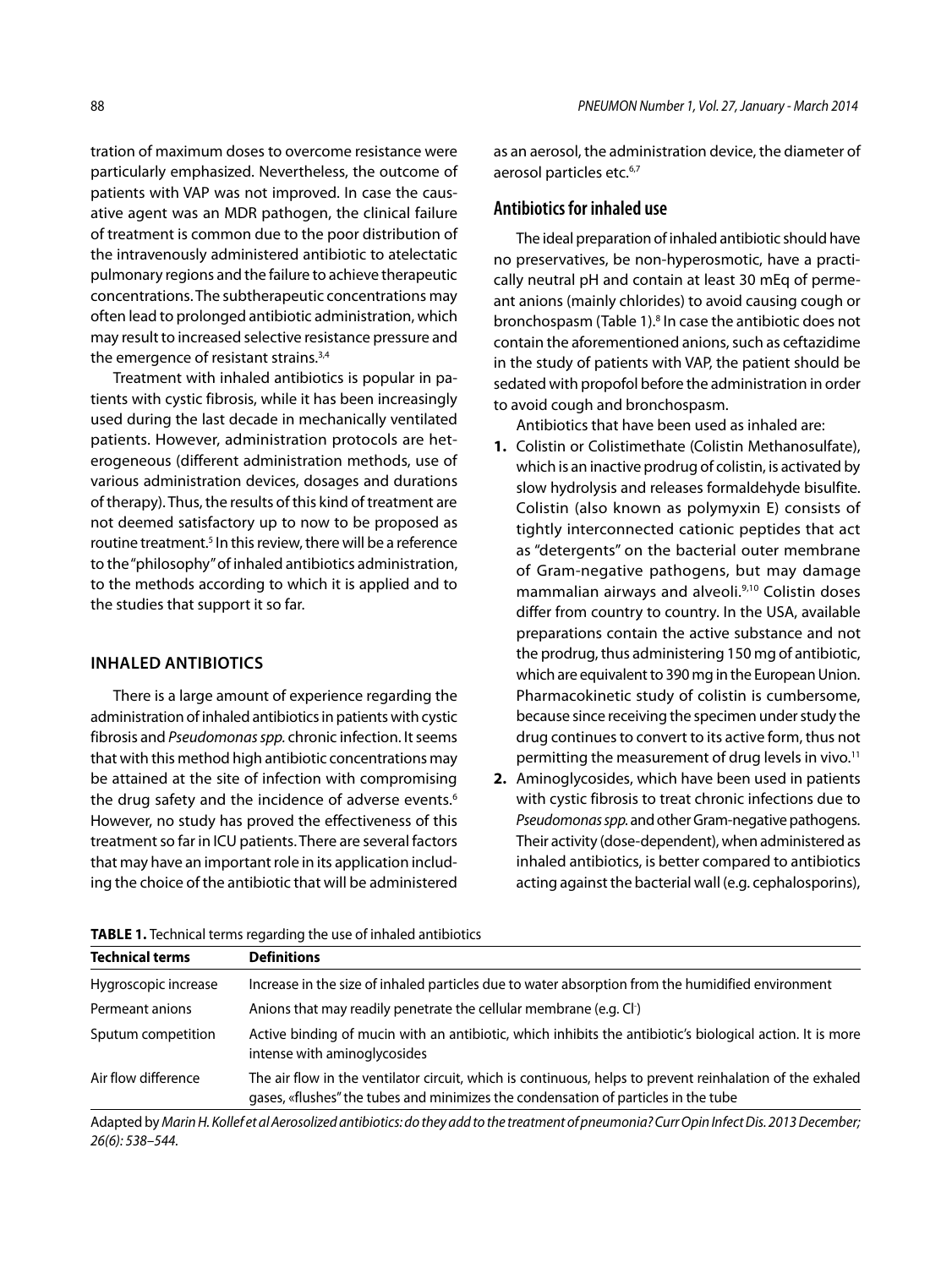because higher endobronchial concentrations may be attained, which are characterized by short half-life.12 Their most important disadvantages are a) the need for high antibiotic doses (>25 times greater than minimum inhibitory concentration (MIC)) to attain bactericidal concentrations due to the competitive action with sputum (Table 1) and b) the fact that the administration of high antibiotic doses as monotherapy against highly resistant Gram-negative pathogens has not been studied adequately.13

- **3.** Cephalosporins, which have been used in patients with VAP and aztreonam (monobactam) that has been used in patients with cystic fibrosis; both patient populations were infected with Gram-negative pathogens.14 The activity of cephalosporins that are administered as inhaled antibiotics depends on the amount of time their concentration lies above the MIC (that is the reason why they are administered >4 times per day; in a study, ceftazidime was administered every 3 hours) and the airway clearance rate.<sup>14</sup>
- **4.** Carbapenems, which cause allergic reactions. The inhaled doripenem trial was interrupted in phase II.<sup>15,16</sup>
- **5.** Fosfomycin, which is a phosphonic acid with activity against both Gram-positive and Gramnegative pathogens. It is always administered in combination with other antibiotics, because the emergence of resistance is rapid when administered as monotherapy. It has been co-administered mostly with aminoglycosides, namely with tobramycin for the treatment of chronic endobronchial infections due to *Pseudomonas* and methicillin-resistant *Staphylococcus aureus* (MRSA) in patients with cystic fibrosis. Recently, then combined administration with amikacin was studied in a phase I trial including patients with VAP.<sup>17,18</sup>

## **Administration devices of inhaled antibiotics**

Most nebulizers transport the inhaled antibiotics to the airways, but not to the pulmonary parenchyma. The site of drug deposition depends on the size of the particles that are being transported. The particle size is expressed by the mass mean aerodynamic diameter (MMAD) (Figure 1).19 For the drug particles to be propelled to the pulmonary parenchyma, they must have a diameter of 3 mm MMAD. However, jet nebulizers deliver particles with a diameter of 5 mm MMAD, thus the antibiotic deposition to the pulmonary parenchyma is problematic. Further-



FIGURE 1. Particle deposition as a function of particle diameter in various regions of the lung. The nasopharyngeal region consists of the nose and throat; the tracheobronchial (T-bronchial) region consists of the windpipe and large airways; and the pulmonary region consists of the small bronchi and the alveolar sacs. *Source*: Task Group on Lung Dynamics (1996). *Health Physics.* 12: 173

more, the deposition is influenced by the humidity in the ventilator circuit that increases the hygroscopic environment of the endotracheal tube (in intubated patients) (Table 1).<sup>19</sup> A simple example is the placement of a jet nebulizer to the proximal end of the ventilator and the administration of 300 mg of tobramycin solution: the mean tracheal concentration is 900 mg/g. The treatment of an infection caused by a Gram-negative pathogen with an MIC >32 mg/ml is impossible, since a concentration 25 times higher is needed to overcome the competitive action with sputum.<sup>20</sup>

These problems led to the manufacturing of two special devices, namely of PDDS (Nektar Bayer Pulmonary Drug Delivery System) and of PARI (Investigational eFlow Inline Nebulizer System). PDDS is a disposable device that is placed at the upper part of the circuit's "Y" of the ventilator and consists of a vibrating plate of a nebulizer that delivers the administered drug during inspiration. The nebulizer goes off by a separate device that is pressure sensitive. The particles delivered to the pulmonary parenchyma are approximately 4.7 mm MMAD when the circuit is not humidified. In a pharmacokinetic study in which inhaled amikacin sulfate was administered twice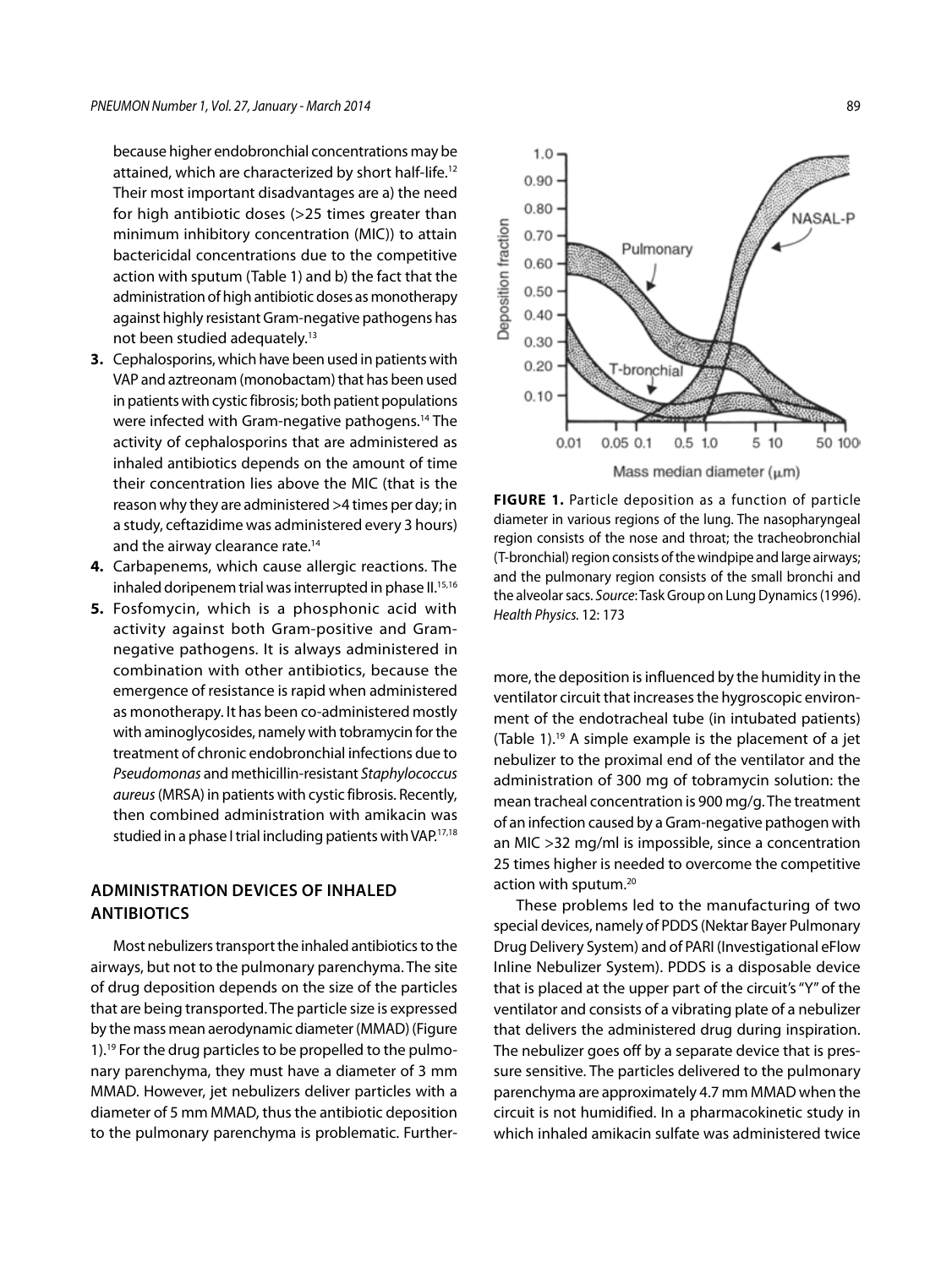a day in a dose of 400 mg and PDDS was used, the initial mean concentration in the sputum was 11900 mg/ml, but the total mean concentration was less than 6400 mg/ ml, thus showing the changes observed in the antibiotic concentration when using these devices.12 The drug delivery time was 50 min. Bronchospasm was recorded as an adverse event, because the antibiotic preparation which was administered did not contain permeant anions.12 PARI is a multifunctional device, which is placed at the inspiratory arm of the circuit, while a vibrating ejector made from stainless steel is placed at the same axis with the air flow and operates continuously. The nebulizer's inspiratory end acts as a spacer where the antibiotic aerosol is collected during expiration and discharged during expiration. Circuit humidification may be operated, because it does not particularly affect the hygroscopic environment, although the particle diameter increases from 2.8 mm to 3.2. However, this increase does not prevent the particles' propulsion to the pulmonary parenchyma, since it remains adequately short (≤ 3.0mm). PARI device was used in a phase I trial including patients with VAP receiving a combination of

amikacin hydrochloride and fosfomycin (300 mg and 120 mg respectively). The administration of this combination yielded initial maximum mean tracheal concentrations of 12.390 mg/ml with a range from 6.910 to 17.000 mg/ ml in a total nebulization time of 12 min and without any adverse events.18

In conclusion, both devices have the ability to propel and deliver high concentrations of antibiotics to the pulmonary parenchyma in patients with VAP. PARI device can be used many times in the same patient and does not require opening and closing of the ventilator circuit before and after the treatment which helps in preventing superinfections.

# **Clinical trials on the administration of inhaled antibiotics in patients with VAP**

All clinical trials regarding the administration of inhaled antibiotics were non-inferiority or superiority and single-centered trials. None was able to indicate a clear message regarding the use of inhaled antibiotics, as they

|                          |                                                                | <b>Number</b> |                                                                                                            |                                                                                                                             |
|--------------------------|----------------------------------------------------------------|---------------|------------------------------------------------------------------------------------------------------------|-----------------------------------------------------------------------------------------------------------------------------|
| <b>Trial</b>             | <b>Design</b>                                                  | of patients   | <b>Treatment</b>                                                                                           | <b>Outcome (inhaled vs. control)</b>                                                                                        |
| Arnold <sup>23</sup>     | Single-centered<br>retrospective                               | 93            | Adjunct administration of<br>inhaled colistin or tobramycin<br>vs. IV antibiotics                          | 30-day mortality 0 vs. 18%<br>(p= 0.03 Kaplan-Meier curve, log<br>rank)                                                     |
| Lu $14$                  | Prospective<br>randomized                                      | 40            | Inhaled ceftazidime and<br>amikacin<br>VS.<br>IV ceftazidime and amikacin                                  | Clinical success 70 vs. 55%<br>Superinfections 15 vs. 15%<br>28-day mortality 10 vs. 5%                                     |
| Lu $^{24}$               | Prospective<br>comparative<br>observational non-<br>randomized | 165           | Inhaled colistin $\pm$ IV<br>aminoglycosides vs.<br>IV $\beta$ -lactams + aminoglycosides<br>or quinolones | Clinical success 67 vs. 66%<br>Superinfections 6 vs. 13%<br>Mortality 16 vs. 23%                                            |
| Niederman <sup>12</sup>  | Double-blind<br>randomized                                     | 69            | Inhaled amikacin (q12 h, q24 h)<br>or placebo<br>each with IV antibiotics                                  | Antibiotic concentrations 50 vs. 17%<br>Success 94 vs. 75 vs. 88%                                                           |
| Korbila <sup>25</sup>    | Retrospective single-<br>centered cohort study                 | 121           | Inhaled colistin $\pm$ IV colistin<br>VS.<br>IV colistin                                                   | Clinical success 76% vs. 61%<br>In-hospital mortality 40% vs. 44%                                                           |
| Montgomery <sup>18</sup> | Double-blind<br>randomized phase I                             | 4             | Escalating doses of inhaled<br>amikacin and fosfomycin                                                     | Concentrations<br>- Amikacin >98 times MIC <sub>90</sub><br>P. aeruginosa<br>- Fosfomycin > 68 times MIC <sub>90</sub> MRSA |

**Table 2.** Recent clinical trials studying the administration of inhaled antibiotics in patients with VAP – General characteristics

IV= intravenous, MIC90 = Minimum Inhibitory Concentration for 90% of strains, MRSA= methicillin-resistant *Staphylococcus aureus*, q= every, VAP= Ventilator Associated-Pneumonia.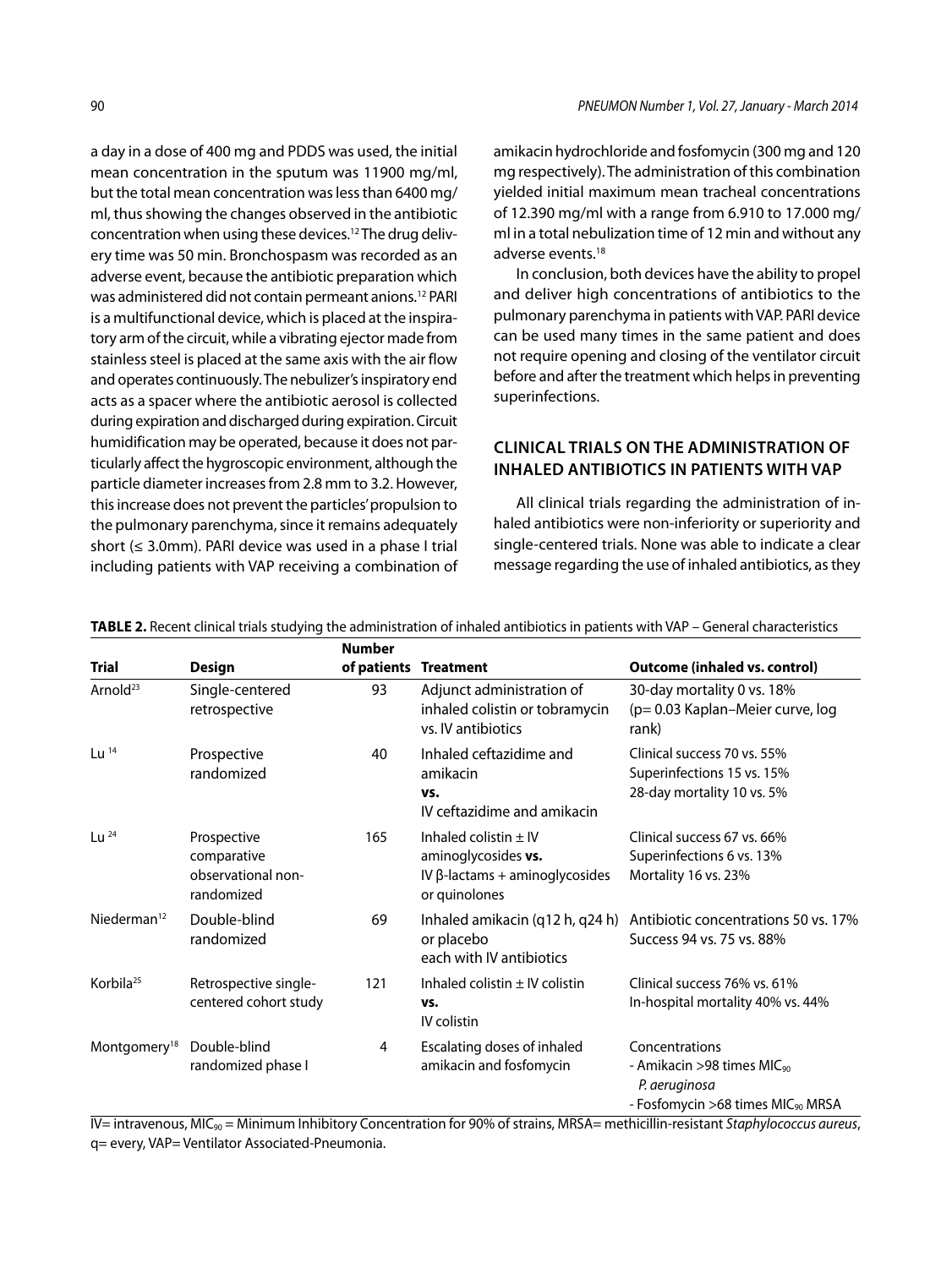|                          | Number of |                                                                                                |                                                                                                               | Dose of administered antibiotics                                                                                                                                                                                                                                                                                                                                                                                                                                                                                                             |  |
|--------------------------|-----------|------------------------------------------------------------------------------------------------|---------------------------------------------------------------------------------------------------------------|----------------------------------------------------------------------------------------------------------------------------------------------------------------------------------------------------------------------------------------------------------------------------------------------------------------------------------------------------------------------------------------------------------------------------------------------------------------------------------------------------------------------------------------------|--|
| <b>Trial</b>             | patients  | <b>Pathogens</b>                                                                               | <b>Treatment</b>                                                                                              | and comments                                                                                                                                                                                                                                                                                                                                                                                                                                                                                                                                 |  |
| Arnold <sup>23</sup>     | 93        | Pseudomonas<br>aeruginosa or<br>Acinetobacter<br>baumannii                                     | Adjunct<br>administration of<br>inhaled colistin or<br>tobramycin vs. IV<br>antibiotics                       | Colistin 150mg or tobramycin 300mg q12 for >15-20min<br>Nebulizers: Airlife, CareFusion, San Diego, California,<br>USA (particle size 1-5mm)<br>They had been placed at the inspiratory arm at a<br>distance of 30 cm from the endotracheal tube<br>Humidification was interrupted during treatment<br>Patients receiving colistin (n=9) or tobramycin (n=10)<br>were more severely ill (p=0.004) and had more MDR<br>infections (p < 0.001) than patients receiving IV<br>antibiotics $(n=74)$                                              |  |
| $Lu$ <sup>14</sup>       | 40        | P. aeruginosa                                                                                  | Inhaled ceftazidime<br>and amikacin<br>VS.<br>IV ceftazidime and<br>amikacin                                  | Nebulizers: Aeroneb Pro, AeroGen Corporation,<br>Galway, Ireland or AeroGen<br>Treatment duration >30 min<br>Ceftazidime 15 mg/kg q3 h for 8 days, Amikacin 25<br>mg/kg per day for 3 days<br><b>IMPORTANT: Control group received only inhaled</b><br>antibiotics<br>Resistant P. aeruginosa emerged only in the group<br>receiving IV antibiotics<br>Inhaled antibiotics caused the obstruction of the<br>expiratory filter in 3 out of 20 patients due to the high<br>administered doses and the increased frequency of<br>administration |  |
| $Lu^{24}$                | 165       | P. aeruginos ή<br>A. baumannii                                                                 | Inhaled colistin $\pm$ IV<br>aminoglycosides vs.<br>IV $\beta$ -lactams +<br>aminoglycosides or<br>quinolones | Colistin 400mg for 60 min q 8h for 7-19 days<br>Nebulizer: AeroGen<br>Control group: more MDR pathogens                                                                                                                                                                                                                                                                                                                                                                                                                                      |  |
| Niederman <sup>12</sup>  | 69        | P. aeruginos ή<br>A. baumannii                                                                 | Inhaled amikacin<br>(q12 h, q24 h)<br>or placebo<br>each with IV<br>antibiotics                               | Amikacin 400mg q12h or q24 h) with PDDS<br>preparation<br>Main trial scope: concentrations >25 times MIC (256<br>mg/ml)<br>This concentration was defined as amikacin<br>concentration in tracheal aspirates > 6400mg/ml and<br>$AUCasp/TMIC > 100$ on day 1                                                                                                                                                                                                                                                                                 |  |
| Korbila <sup>25</sup>    | 121       | A. baummanii ή<br>P. aeruginosa ή<br>K. pneumoniae                                             | Inhaled colistin $\pm$ IV<br>colistin<br>VS.<br>IV colistin                                                   | The mean $\pm$ SD daily dose of inhaled colistin was 2.1 $\pm$<br>0.9 million IU.<br>Siemens Servo Ventilator 300<br>Control group: more blood transfusions, more<br>polymyxin-only susceptible pathogens, fewer days of<br>iv colistin treatment                                                                                                                                                                                                                                                                                            |  |
| Montgomery <sup>18</sup> | 4         | Enterobacteriaceae, Escalating doses of<br>P. aeruginosa,<br>Acinetobacter spp.<br><b>MRSA</b> | inhaled amikacin<br>and fosfomycin                                                                            | Nebulizer PARI<br>Each patient received 3 doses of amikacin 50 mg/ml<br>and fosfomycin 20 mg/ml in 24h.<br>Day 3 : patients were randomized to receive two doses<br>of amikacin kai fosfomycin or<br>placebo in 2h<br>15 min after the first dose Amikacin concentrations in<br>tracheal aspirates were 178 times higher than MIC <sub>90</sub><br>(16mg/ml) and Fosfomycin comcentrations were 54<br>times higher than MIC <sub>90</sub> (32mg/ml)                                                                                          |  |

**Table 3.** Recent clinical trials studying the administration of inhaled antibiotics in patients with VAP – Special characteristics

q= every, MIC= Minimum Inhibitory Concentration, AUC= area under the curve, MIC<sub>90</sub> = Minimum Inhibitory Concentration for 90% of strains.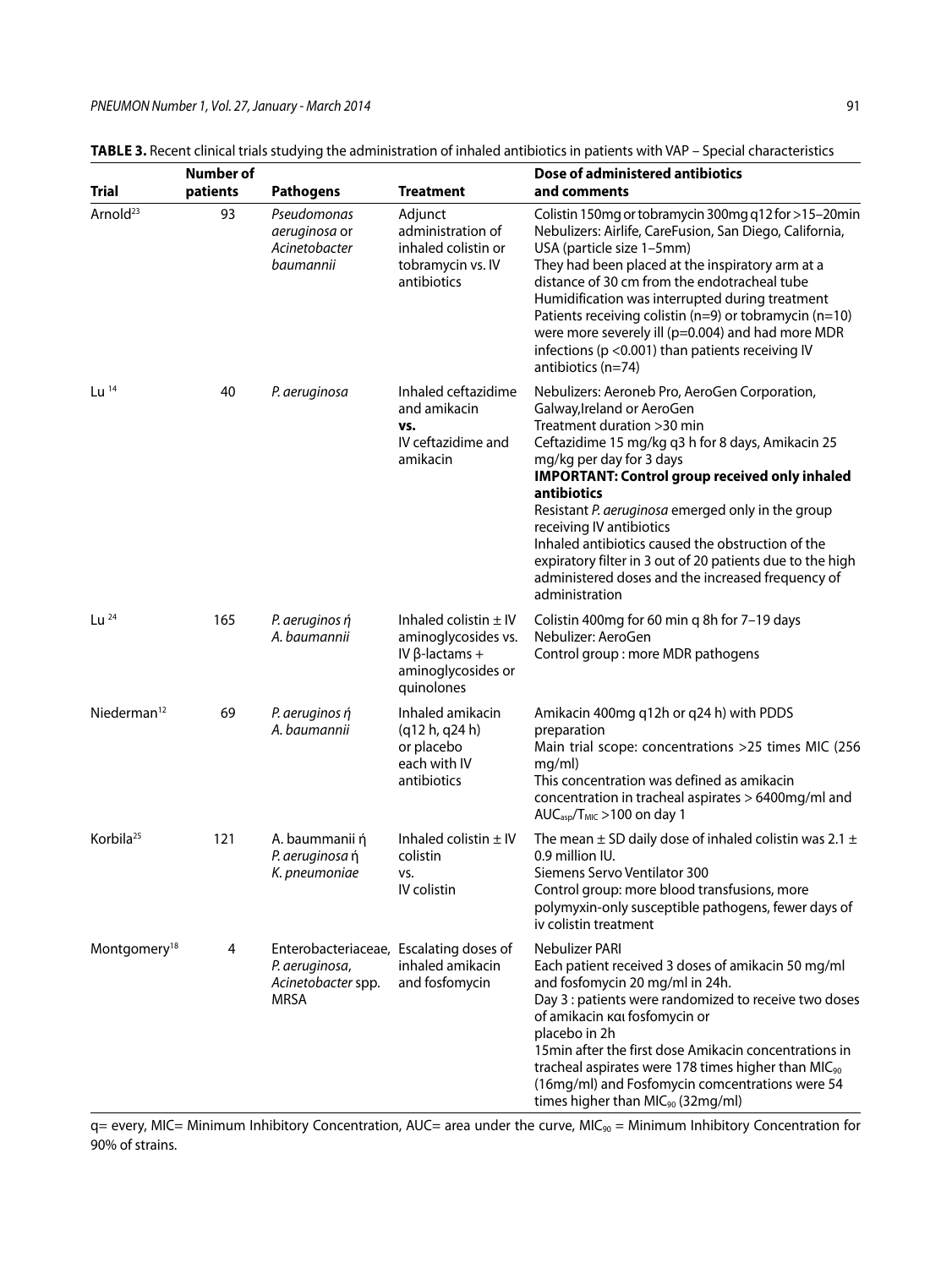do not suggest a standard nebulization method and diameter of propelled particles, and highlight significant differences between the populations under study due to methodological problems regarding the control group.12-14,21-25 Their research hypothesis is based on a) the assumption that there is no difference between the groups under study when the trial is a superiority trial in favor of inhaled treatment or b) the assumption that experimental treatment is inferior to standard treatment when it comes to a non-inferiority trial. In case statistically significant differences are found, these are more evident in trials that have been designed to prove superiority of the treatment under control, especially if the patient sample is small. In trials that were designed to demonstrate non-inferiority, the final conclusion is a cause of criticism, because confidence intervals are broad. Generally, all studies to date result in that inhaled antibiotics is an adjunct to conventional systemic therapy especially in patients with MDR pathogens or VAP patients who do not respond to treatment (Table 2 and 3).21-25

In conclusion, the increasing incidence of VAP by MDR pathogens apparently causes, or even require, the more substantial use of inhaled antibiotics, because it seems to improve patient outcomes and reduce the emergence/ spread of antimicrobial resistance, as high concentrations of antibiotics are propelled to the site of infection without requiring long-term therapy. The use of inhaled antibiotics is promising but has not yet been established.

#### **BIBΛΙΟΓΡΑΦΙΑ**

- 1. Iregui M, Ward S, Sherman G, et al. Clinical importance of delays in the initiation of appropriate antibiotic treatment for ventilator-associated pneumonia. Chest 2002; 122:262–268.
- 2. Bekaert M, Timsit JF, Vansteelandt S, et al. Attributable mortality of ventilator associated pneumonia: A reappraisal using causal analysis. Am J Respir Crit Care Med 2011; 184:1133–1139.
- 3. Sievert DM, Ricks P, Edwards JR, et al. Antimicrobial-resistant pathogens associated with healthcare-associated infections: summary of data reported to the National Healthcare Safety Network at the Centers for Disease Control and Prevention, 2009–2010. Infect Control Hosp Epidemiol 2013; 34:1–14.
- 4. Kiem S, Schentag JJ. Interpretation of antibiotic concentration ratios measured in epithelial lining fluid. Antimicrob Agents Chemother 2008; 52:24–36.
- 5. Ehrmann S, Roche-Campo F, Sferrazza Papa GF, et al. Aerosol therapy during mechanical ventilation: an international survey. Intensive Care Med 2013; 39:1048–1056.
- 6. Ramsey BW, Pepe MS, Quan JM, et al. Intermittent administration of inhaled tobramycin in patients with cystic fibrosis. Cystic fibrosis inhaled tobramycin study group. N Engl J Med

1999; 340:23–30.12.

- 7. McCoy KS, Quittner AL, Oermann CM, et al. Inhaled aztreonam lysine for chronic airway Pseudomonas aeruginosa in cystic fibrosis. Am J Respir CritCare Med 2008; 178:921–928.
- 8. Eschenbacher WL, Boushey HA, Sheppard D. Alteration in osmolarity of inhaled aerosols cause bronchoconstriction and cough, but absence of a permeant anion causes cough alone. Am Rev Respir Dis 1984; 129:211– 215.
- 9. VanDevanter DR, Rose LM, Sprugel KH. 28-day inhalation toxicology of polymyxin E1, the major active component of colistin, in rats and dogs (poster P236). Presented at European Cystic Fibrosis Congress, June 6–9, 2001, Vienna, Austria.
- 10. McCoy KS. Compounded colistimethate as possible cause of fatal acute respiratory distress syndrome. N Engl J Med 2007; 357:2310–2311.
- 11. Coulthard K. Maximizing the efficacy and safety of colistimethate therapy. Pediatr Pulmon 2008; 43:193–195.
- 12. Niederman MS, Chastre J, Corkery K, et al. Bay41-6551 achieves bactericidal tracheal aspirate amikacin concentrations in mechanically ventilated patients with Gram-negative pneumonia. Intensive Care Med 2012; 38:263–271.
- 13. Montgomery AB, Rhomberg P, Abuan T, Jones R. Synergistic effects for a combination of amikacin and fosfomycin against selected resistant Gram negative pathogens (abstract 43023 and poster). Am J Respir Crit Care Med 2013; 187:A3236.
- 14. Lu Q, Yang J, Liu Z, et al. Nebulized ceftazidime and amikacin in VAP caused by Pseudomonas aeruginosa. Am J Respir Crit Care Med 2011;184:106–115.
- 15. Sorbello A. Doripenem safety review. 2013. Available at www. fda.gov/ohrms/ dockets/ac/08/slides/2008-4364s1-05-FDA.
- 16. Hilas O, Ezzo DC, Jodlowski TZ. Doripenem (doribax), a new carbapenem antibacterial agent. Pharm Ther 2008; 33:134–180
- 17. Trapnell BC, McColley SA, Kissner DG, et al. Fosfomycin/tobramycin for inhalation in patients with cystic fibrosis with pseudomonas airway infection. Am J Respir Crit Care Med 2012; 185:171–178.
- 18. Montgomery AB, Vallance S, Abuan T, et al. A randomized double-blind placebo-controlled dose-escalation phase 1 study of aerosolized amikacin and fosfomycin delivered via the PARI investigational eFlow Inline nebulizer system in mechanically ventilated patients (abstract 42767 and poster 42767). Am J Respir Crit Care Med 2013; 187:A3236.
- 19. Miller DD, Amin MM, Palmer LB, et al. Aerosol delivery and modern mechanical ventilation: in vitro/in vivo evaluation. Am J Respir Crit Care Med 2003;168:1205–1209.
- 20. Clark R, Heslet L, Abtonsen K, Donehower B. Evaluation of the disposition and safety of tobramycin solution for inhlalation in ventilator associated pneumonia or tracheobronchitis patients (poster). Presented at American Thoracic Society International Conference 2003, Seattle, WA.
- 21. Abu-Salah T, Dhand R. Inhaled antibiotic therapy for ventilatorassociated tracheobronchitis and ventilator-associated pneumonia: an update. Adv Ther 2011; 28:728–747.
- 22. Wood GC. Aerosolized antibiotics for treating hospital-acquired and ventilator-associated pneumonia. Expert Rev Anti Infect